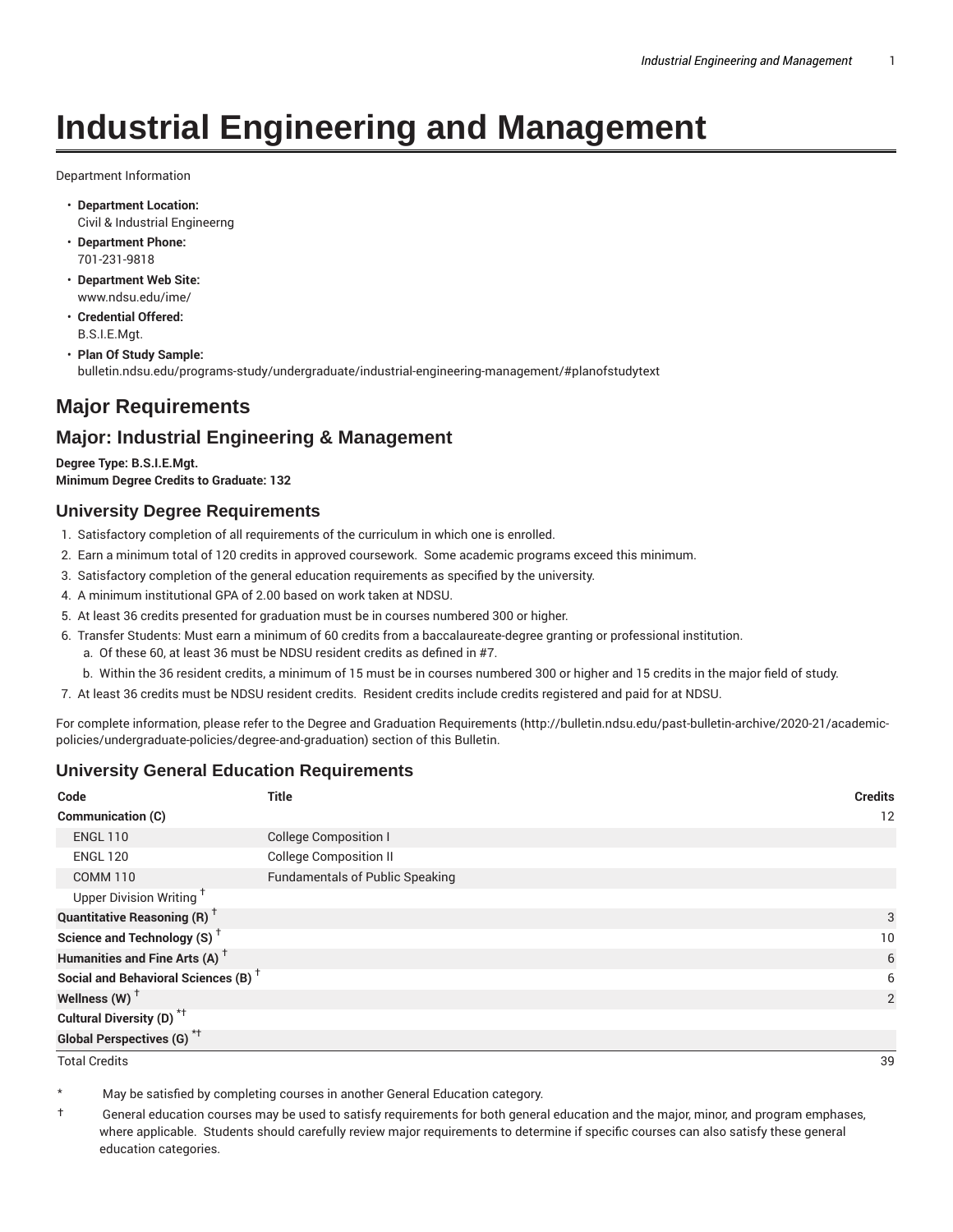• A list of university approved general education courses and administrative policies are available here (http://bulletin.ndsu.edu/past-bulletinarchive/2020-21/academic-policies/undergraduate-policies/general-education/#genedcoursestext).

# **Major Requirements**

| Code                                                                 | <b>Title</b>                                                                                                    | <b>Credits</b>            |  |  |
|----------------------------------------------------------------------|-----------------------------------------------------------------------------------------------------------------|---------------------------|--|--|
| <b>Industrial Engineering &amp; Management Core Requirements</b>     |                                                                                                                 |                           |  |  |
| <b>IME111</b>                                                        | Introduction to Industrial and Manufacturing Engineering                                                        | 3                         |  |  |
| <b>IME 311</b>                                                       | Work/Station Design and Measurement                                                                             | 3                         |  |  |
| <b>IME 330</b>                                                       | <b>Manufacturing Processes</b>                                                                                  | 3                         |  |  |
| <b>IME 440</b>                                                       | <b>Engineering Economy</b>                                                                                      | 3                         |  |  |
| <b>IME 450</b>                                                       | Systems Engineering and Management                                                                              | 3                         |  |  |
| <b>IME 456</b>                                                       | Program and Project Management                                                                                  | 3                         |  |  |
| <b>IME 460</b>                                                       | <b>Evaluation of Engineering Data</b>                                                                           | $\ensuremath{\mathsf{3}}$ |  |  |
| <b>IME 461</b>                                                       | Quality Assurance and Control                                                                                   | 3                         |  |  |
| <b>IME 470</b>                                                       | <b>Operations Research I</b>                                                                                    | 3                         |  |  |
| <b>IME 472</b>                                                       | Simulation of Business and Industrial Systems                                                                   | 3                         |  |  |
| <b>IME 480</b>                                                       | Production and Inventory Control                                                                                | 3                         |  |  |
| <b>IME 482</b>                                                       | Automated Manufacturing Systems                                                                                 | 3                         |  |  |
| <b>IME 485</b>                                                       | Industrial and Manufacturing Facility Design                                                                    | $\sqrt{3}$                |  |  |
| <b>IME 489</b>                                                       | Industrial and Manufacturing Engineering Capstone                                                               | 3                         |  |  |
| <b>MATH 129</b>                                                      | <b>Basic Linear Algebra</b>                                                                                     | 3                         |  |  |
| <b>MATH 165</b>                                                      | Calculus I (May satisfy general education category R)                                                           | 4                         |  |  |
| <b>MATH 166</b>                                                      | Calculus II                                                                                                     | 4                         |  |  |
| <b>MATH 259</b>                                                      | <b>Multivariate Calculus</b>                                                                                    | 3                         |  |  |
| <b>MATH 266</b>                                                      | Introduction to Differential Equations                                                                          | $\ensuremath{\mathsf{3}}$ |  |  |
| ME 212                                                               | Fundamentals of Visual Communication for Engineers                                                              | 3                         |  |  |
| <b>ME 221</b>                                                        | <b>Engineering Mechanics I</b>                                                                                  | 3                         |  |  |
| <b>ME 222</b>                                                        | <b>Engineering Mechanics II</b>                                                                                 | 3                         |  |  |
| <b>CHEM 121</b><br>& 121L                                            | <b>General Chemistry I</b><br>and General Chemistry I Laboratory (May satisfy general education category S)     | $\overline{4}$            |  |  |
| <b>CHEM 122</b>                                                      | General Chemistry II (May satisfy general education category S)                                                 | 3                         |  |  |
| <b>ENGL 321</b>                                                      | Writing in the Technical Professions (May satisfy general education category C)                                 | 3                         |  |  |
| <b>ENGR 402</b>                                                      | <b>Engineering Ethics and Social Responsibility</b>                                                             | 1                         |  |  |
| <b>PHYS 252</b><br>& 252L                                            | <b>University Physics II</b><br>and University Physics II Laboratory (May satisfy general education category S) | 5                         |  |  |
| <b>Industrial Engineering and Management Electives</b>               |                                                                                                                 |                           |  |  |
| Computer Science Electives: Select one of the following:             |                                                                                                                 | 3                         |  |  |
| <b>CSCI 122</b>                                                      | <b>Visual BASIC</b>                                                                                             |                           |  |  |
| <b>CSCI 159</b>                                                      | <b>Computer Science Problem Solving</b>                                                                         |                           |  |  |
| <b>CSCI 160</b>                                                      | Computer Science I                                                                                              |                           |  |  |
| <b>ECE 173</b>                                                       | Introduction to Computing                                                                                       |                           |  |  |
|                                                                      | Programming Language: Any programming language course must be approved by your adviser.                         |                           |  |  |
| Engineering Science Electives: Select 12 credits from the following: |                                                                                                                 |                           |  |  |
| CE 309                                                               | <b>Fluid Mechanics</b>                                                                                          | 3                         |  |  |
| <b>ME 223</b>                                                        | <b>Mechanics of Materials</b>                                                                                   | 3                         |  |  |
| ME 350                                                               | Thermodynamics and Heat Transfer                                                                                | 3                         |  |  |
| Select one of the following:                                         |                                                                                                                 | $3 - 4$                   |  |  |
| EE 206                                                               | Circuit Analysis I                                                                                              |                           |  |  |
| <b>ECE 275</b>                                                       | <b>Digital Design</b>                                                                                           |                           |  |  |
| <b>ECE 301</b>                                                       | <b>Electrical Engineering I</b>                                                                                 |                           |  |  |
| Technical Electives: Select 9 credits from the following:<br>9       |                                                                                                                 |                           |  |  |
| <b>IME 335</b>                                                       | <b>Welding Technology</b>                                                                                       |                           |  |  |
| <b>IME 380</b>                                                       | CAD/CAM for Manufacturing                                                                                       |                           |  |  |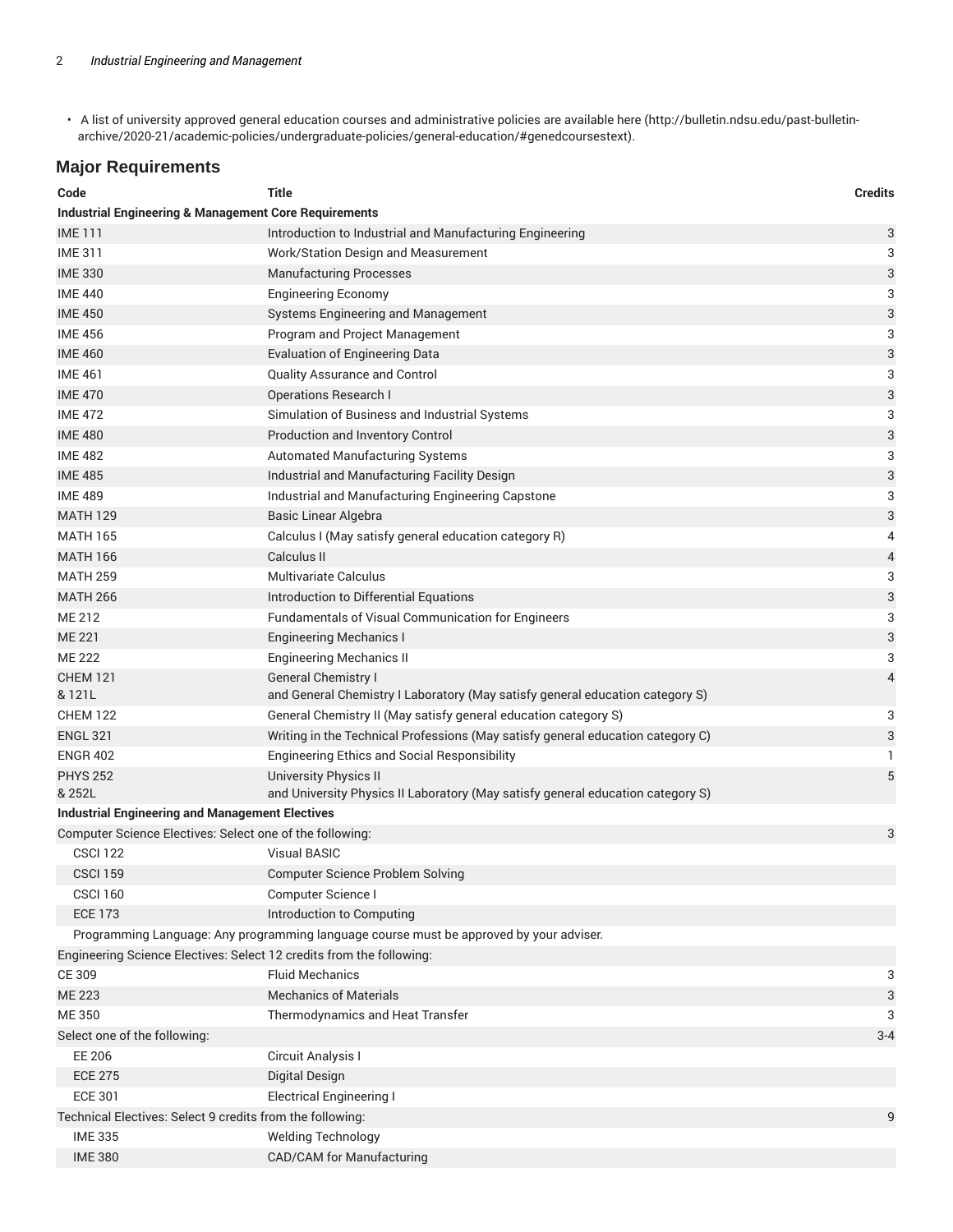|  | <b>Total Credits</b> |                                                                             | 108-109 |
|--|----------------------|-----------------------------------------------------------------------------|---------|
|  | MIS 320              | <b>Management Information Systems</b>                                       |         |
|  | <b>MRKT 320</b>      | <b>Foundations of Marketing</b>                                             |         |
|  | <b>MGMT 320</b>      | <b>Foundations of Management</b>                                            |         |
|  | <b>BUSN 431</b>      | Business Law I-Contracts, Property and Torts                                |         |
|  | <b>BUSN 340</b>      | <b>International Business</b>                                               |         |
|  |                      | Only one of the following 5 courses may be counted as a technical elective. |         |
|  | <b>IME 464</b>       | <b>Reliability Analysis</b>                                                 |         |
|  | <b>IME 463</b>       | <b>Reliability Engineering</b>                                              |         |
|  | <b>IME 462</b>       | <b>Total Quality In Industrial Management</b>                               |         |
|  | <b>IME 453</b>       | <b>Hospital Management Engineering</b>                                      |         |
|  | <b>IME 451</b>       | Logistics Engineering and Management                                        |         |
|  | <b>IME 435</b>       | Plastics and Injection Molding Manufacturing                                |         |
|  | <b>IME 433</b>       | <b>Additive Manufacturing</b>                                               |         |
|  | <b>IME 437</b>       | Methods for Precision Manufacturing                                         |         |
|  | <b>IME 432</b>       | <b>Composite Materials Manufacturing</b>                                    |         |
|  | <b>IME 431</b>       | <b>Production Engineering</b>                                               |         |
|  | <b>IME 430</b>       | Process Engineering                                                         |         |
|  | <b>IME 427</b>       | Packaging for Electronics                                                   |         |
|  | <b>IME 411</b>       | Human Factors Engineering                                                   |         |

### **Degree Requirements and Notes**

- A student must complete at least 60 semester credits of professional level course work in his/her program while in residence and enrolled in the college. Students transferring into the college from programs with professional accreditation are exempt from this residency requirement but are subject to the residency requirement of NDSU.
- Grades less than 'C' will not be accepted for required courses in CHEM, MATH, and PHYS.
- Students may request approval for other 300-400 level engineering or related courses to be approved as technical electives. To request approval, a student should submit a memo to the IME Department indicating the course of interest and why the course should be approved as a technical elective. This memo will be reviewed by the IME Department Chair for approval.
- 300-400 level BUSN courses require at least junior standing and a minimum 2.50 cumulative GPA.

# **Minor Requirements**

### **Minor: Industrial Engineering & Management**

**Required Credits: 18**

| Code                                             | <b>Title</b>                                             | <b>Credits</b> |
|--------------------------------------------------|----------------------------------------------------------|----------------|
| <b>Required Courses</b>                          |                                                          |                |
| <b>IME111</b>                                    | Introduction to Industrial and Manufacturing Engineering | 3              |
| <b>IME 311</b>                                   | Work/Station Design and Measurement                      | 3              |
| Electives: Select 12 credits from the following: |                                                          | 12             |
| <b>IME 450</b>                                   | Systems Engineering and Management                       |                |
| <b>IME 451</b>                                   | Logistics Engineering and Management                     |                |
| <b>IME 453</b>                                   | Hospital Management Engineering                          |                |
| <b>IME 456</b>                                   | Program and Project Management                           |                |
| <b>IME 461</b>                                   | <b>Quality Assurance and Control</b>                     |                |
| <b>IME 462</b>                                   | <b>Total Quality In Industrial Management</b>            |                |
| <b>IME 463</b>                                   | <b>Reliability Engineering</b>                           |                |
| <b>IME 470</b>                                   | <b>Operations Research I</b>                             |                |
| <b>IME 472</b>                                   | Simulation of Business and Industrial Systems            |                |
| <b>IME 480</b>                                   | Production and Inventory Control                         |                |
| <b>IME 482</b>                                   | <b>Automated Manufacturing Systems</b>                   |                |